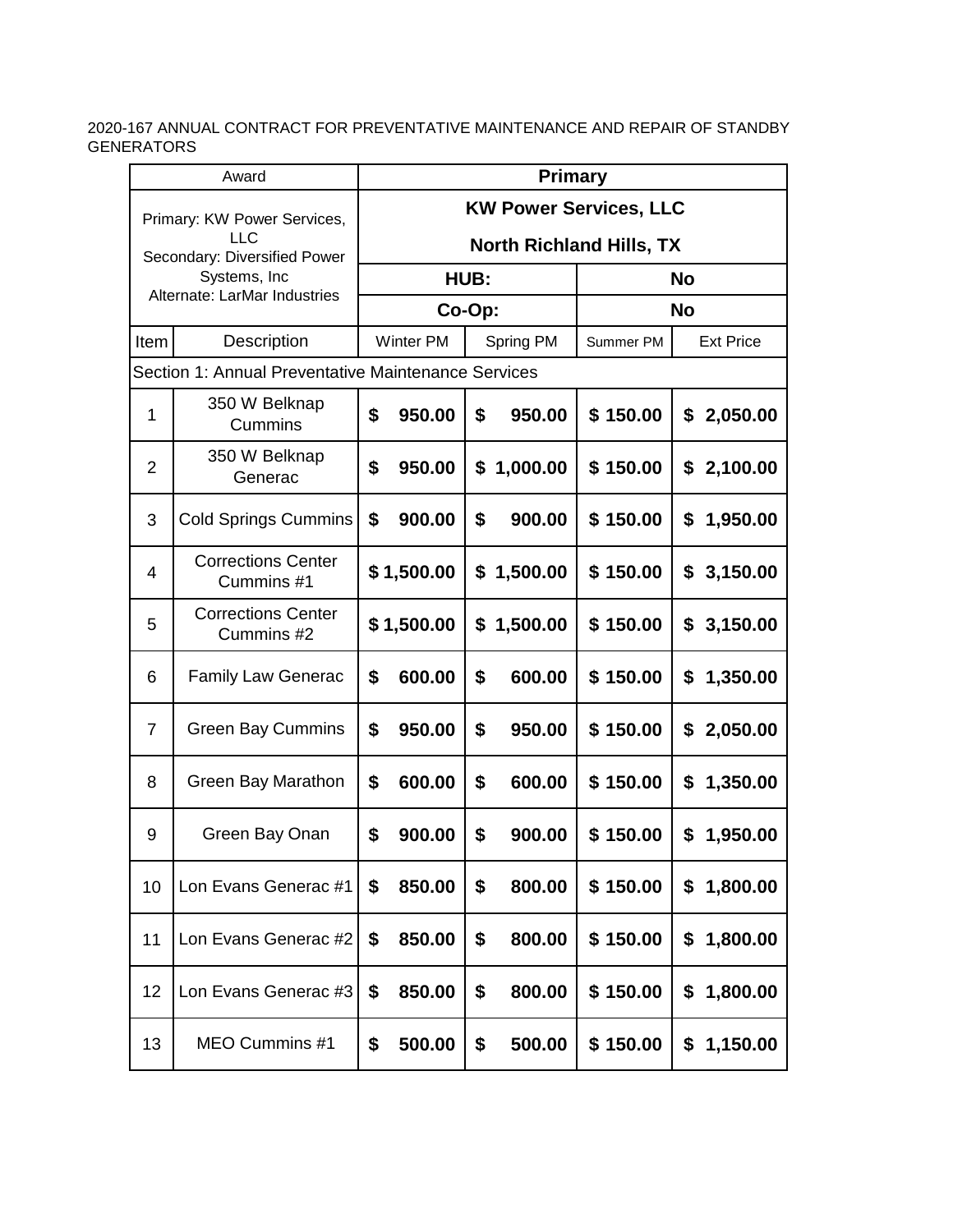| Award                               |                                                     |                                                                  | <b>Primary</b>   |      |           |           |                  |  |  |  |
|-------------------------------------|-----------------------------------------------------|------------------------------------------------------------------|------------------|------|-----------|-----------|------------------|--|--|--|
| Primary: KW Power Services,<br>LLC. |                                                     | <b>KW Power Services, LLC</b><br><b>North Richland Hills, TX</b> |                  |      |           |           |                  |  |  |  |
|                                     | Secondary: Diversified Power<br>Systems, Inc        |                                                                  |                  | HUB: |           |           | <b>No</b>        |  |  |  |
|                                     | Alternate: LarMar Industries                        |                                                                  | Co-Op:           |      |           |           | <b>No</b>        |  |  |  |
| Item                                | Description                                         |                                                                  | <b>Winter PM</b> |      | Spring PM | Summer PM | <b>Ext Price</b> |  |  |  |
|                                     | Section 1: Annual Preventative Maintenance Services |                                                                  |                  |      |           |           |                  |  |  |  |
| 14                                  | MEO Cummins #2                                      | \$                                                               | 800.00           | \$   | 800.00    | \$150.00  | \$<br>1,750.00   |  |  |  |
| 15                                  | North Patrol Kholer                                 | \$                                                               | 500.00           | \$   | 500.00    | \$150.00  | 1,150.00<br>\$   |  |  |  |
| 16                                  | <b>NE Courthouse</b><br>Cummins                     | \$                                                               | 800.00           | \$   | 800.00    | \$150.00  | 1,750.00<br>\$   |  |  |  |
| 17                                  | Northwest Sub Onan                                  | \$                                                               | 900.00           | \$   | 1,000.00  | \$150.00  | 2,050.00<br>\$   |  |  |  |
| 18                                  | Plaza Caterpillar                                   |                                                                  | \$1,400.00       | \$   | 1,200.00  | \$150.00  | 2,750.00<br>\$   |  |  |  |
| 19                                  | <b>Plaza Cummins</b>                                |                                                                  | \$2,500.00       | \$   | 1,200.00  | \$150.00  | 3,850.00<br>\$   |  |  |  |
| 20                                  | <b>Precinct 1 Cummins</b>                           | \$                                                               | 800.00           | \$   | 800.00    | \$150.00  | 1,750.00<br>\$   |  |  |  |
| 21                                  | <b>Precinct 3 Generac</b>                           | \$                                                               | 500.00           | \$   | 500.00    | \$150.00  | 1,150.00<br>\$   |  |  |  |
| 22                                  | <b>Premier Annex Onan</b>                           | \$                                                               | 600.00           | \$   | 600.00    | \$150.00  | \$<br>1,350.00   |  |  |  |
| 23                                  | <b>Resource Connection</b><br>Onan                  | \$                                                               | 600.00           | \$   | 600.00    | \$150.00  | 1,350.00<br>\$   |  |  |  |
| 24                                  | <b>Resource Connection</b><br>Generac               | \$                                                               | 500.00           | \$   | 500.00    | \$150.00  | \$<br>1,150.00   |  |  |  |
| 25                                  | <b>Resource Connection</b><br>Cummins               | \$                                                               | 500.00           | \$   | 500.00    | \$150.00  | 1,150.00<br>\$   |  |  |  |
| 26                                  | Scott D Moore Onan<br>#1                            | \$                                                               | 500.00           | \$   | 500.00    | \$150.00  | \$<br>1,150.00   |  |  |  |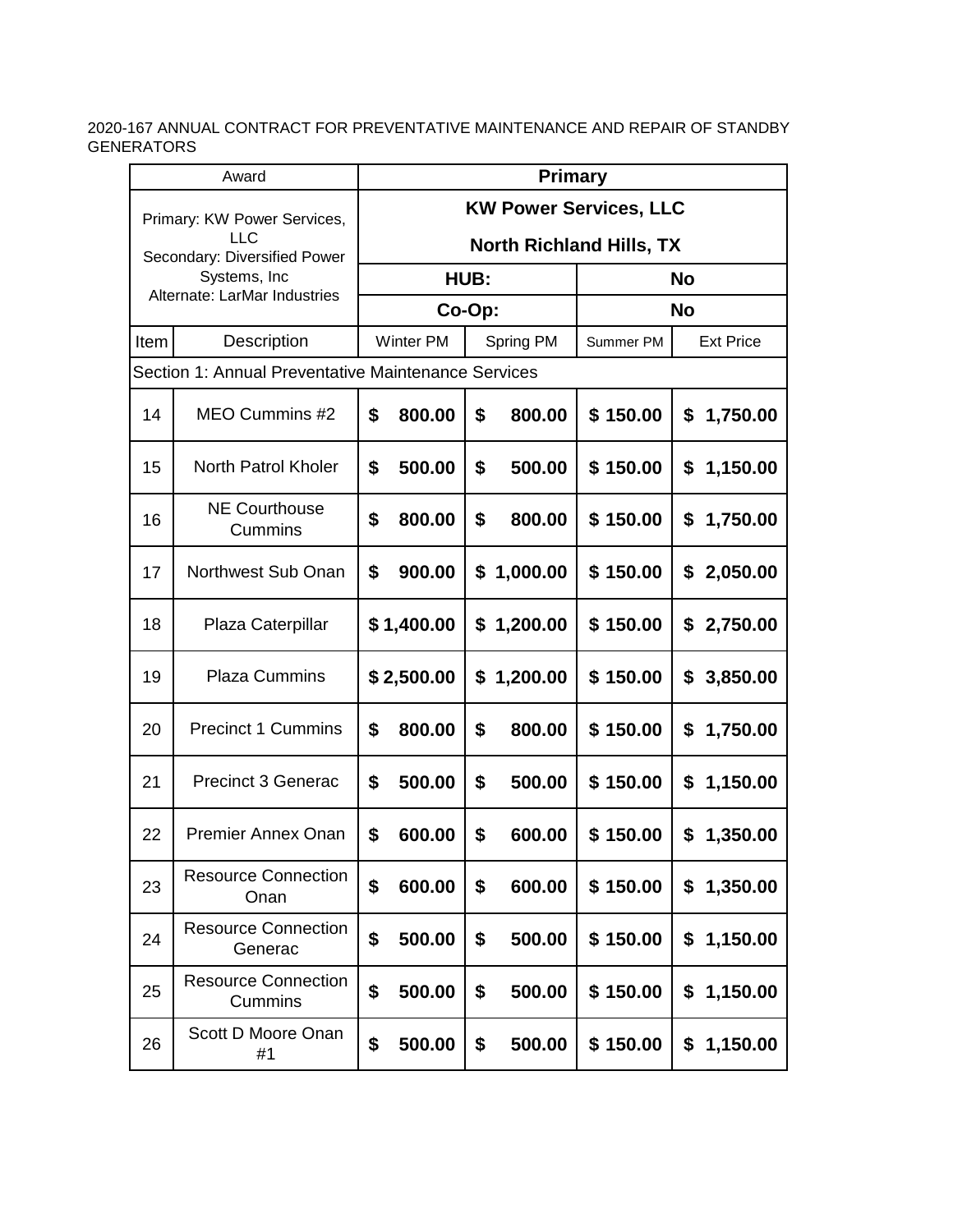|                                                                                                                      | Award                       | <b>Primary</b> |                                                                  |        |            |           |           |                  |  |  |
|----------------------------------------------------------------------------------------------------------------------|-----------------------------|----------------|------------------------------------------------------------------|--------|------------|-----------|-----------|------------------|--|--|
| Primary: KW Power Services,<br>LLC.<br>Secondary: Diversified Power<br>Systems, Inc.<br>Alternate: LarMar Industries |                             |                | <b>KW Power Services, LLC</b><br><b>North Richland Hills, TX</b> |        |            |           |           |                  |  |  |
|                                                                                                                      |                             |                |                                                                  | HUB:   |            |           | <b>No</b> |                  |  |  |
|                                                                                                                      |                             |                |                                                                  | Co-Op: |            |           | <b>No</b> |                  |  |  |
| Item                                                                                                                 | Description                 |                | Winter PM                                                        |        | Spring PM  | Summer PM |           | <b>Ext Price</b> |  |  |
| Section 1: Annual Preventative Maintenance Services                                                                  |                             |                |                                                                  |        |            |           |           |                  |  |  |
| 27                                                                                                                   | Scott D Moore Onan<br>#2    | \$             | 500.00                                                           | \$     | 500.00     | \$150.00  | \$        | 1,150.00         |  |  |
| 28                                                                                                                   | Sub in Arlington<br>Cummins | \$             | 800.00                                                           | \$     | 800.00     | \$150.00  | \$        | 1,750.00         |  |  |
| 29                                                                                                                   | <b>Tim Curry Detroit</b>    |                | \$1,000.00                                                       |        | \$1,000.00 | \$150.00  |           | \$2,150.00       |  |  |
| 30                                                                                                                   | Tom Vandergriff<br>Cummins  |                | \$1,000.00                                                       |        | \$1,000.00 | \$150.00  | \$        | 2,150.00         |  |  |
|                                                                                                                      | <b>Subtotal Section 1</b>   | \$             |                                                                  |        |            |           |           | 55,200.00        |  |  |

| Item | Description                                                             | Qty | <b>Hourly Rate</b> |        |    | <b>Ext Price</b> |  |  |  |  |  |
|------|-------------------------------------------------------------------------|-----|--------------------|--------|----|------------------|--|--|--|--|--|
|      | Section 2: Repair Service                                               |     |                    |        |    |                  |  |  |  |  |  |
| 31   | Hourly Rate -<br><b>Normal Business</b><br>Hours, M-F 8:00am-<br>5:00pm | 70  | \$                 | 60.00  | \$ | 4,200.00         |  |  |  |  |  |
| 32   | Hourly Rate - After<br>Hours, M-F 5:01pm-<br>7:59am                     | 1   | \$                 | 150.00 | \$ | 150.00           |  |  |  |  |  |
| 33   | Hourly Rate -<br>Weekend/Holiday                                        | 1   | \$                 | 175.00 | \$ | 175.00           |  |  |  |  |  |
|      | <b>Subtotal Section 2</b>                                               |     | \$                 |        |    | 4,525.00         |  |  |  |  |  |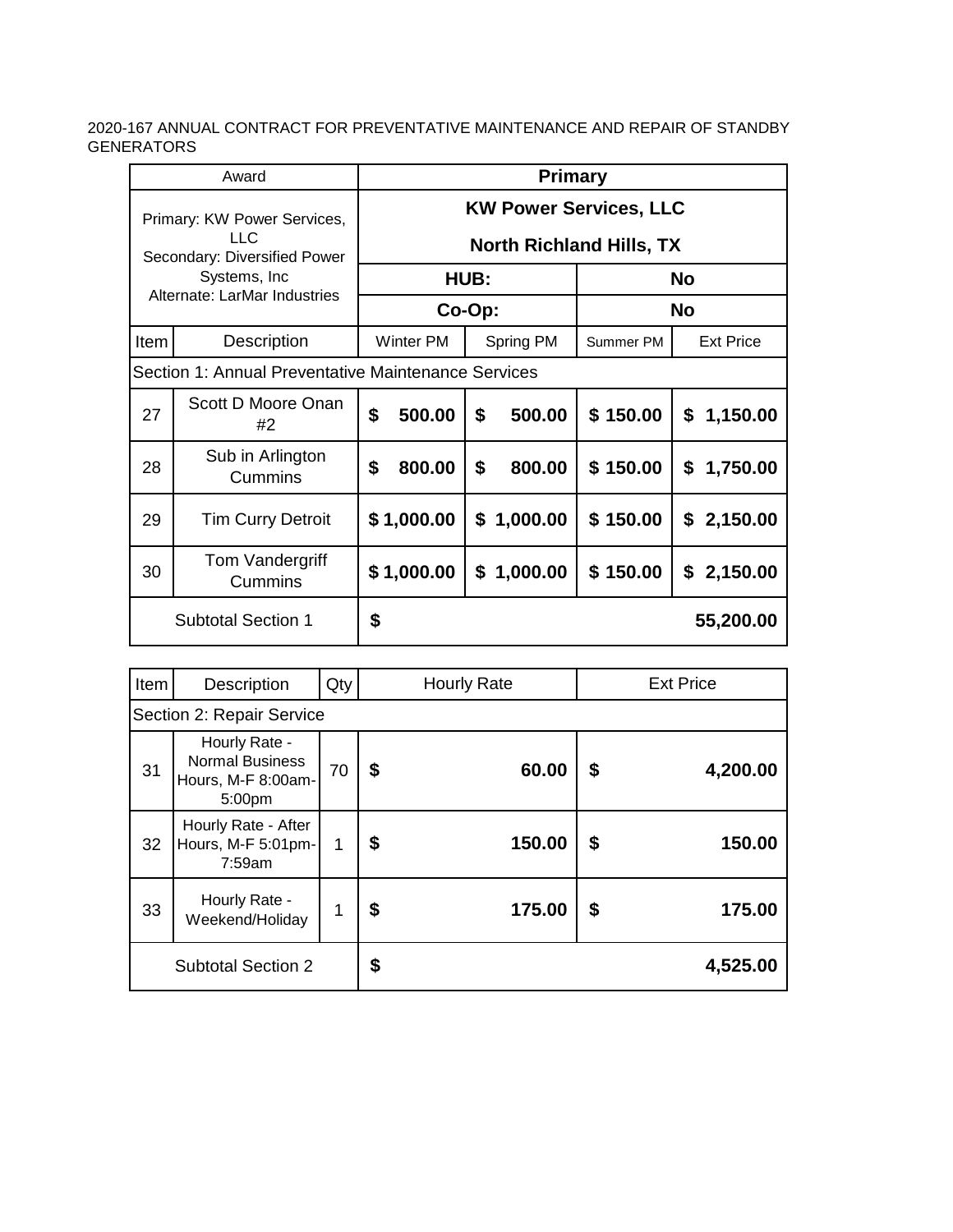| Award                                | <b>Primary</b>                  |           |  |  |  |  |  |
|--------------------------------------|---------------------------------|-----------|--|--|--|--|--|
| Primary: KW Power Services,          | <b>KW Power Services, LLC</b>   |           |  |  |  |  |  |
| LLC.<br>Secondary: Diversified Power | <b>North Richland Hills, TX</b> |           |  |  |  |  |  |
| Systems, Inc.                        | HUB:                            | <b>No</b> |  |  |  |  |  |
| Alternate: LarMar Industries         | Co-Op:                          | <b>No</b> |  |  |  |  |  |
| Section 2: Repair Service            |                                 |           |  |  |  |  |  |
| Parts Mark-Up                        | 20.00%                          |           |  |  |  |  |  |
| Number of Trained<br>Technicians     | 4                               |           |  |  |  |  |  |
| Maximum Response Time:<br>Standard   | 1.5 Hours                       |           |  |  |  |  |  |
| Maximum Response Time:<br>Emergency  | 2.5 Hours                       |           |  |  |  |  |  |
| <b>Bid Total</b>                     | \$                              | 59,725.00 |  |  |  |  |  |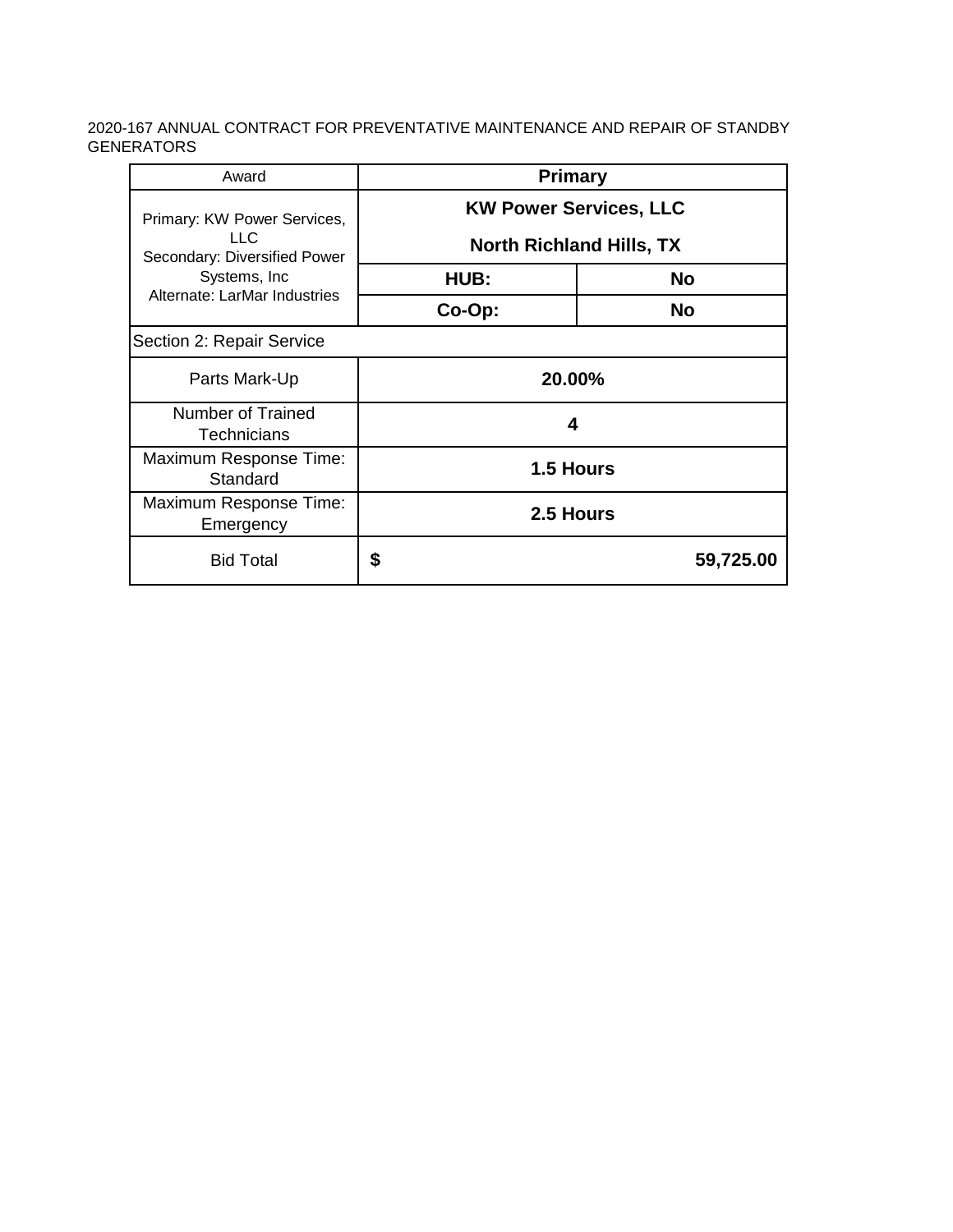| Award          |                                                     |                                 | Secondary |    |            |              |                  |  |  |  |
|----------------|-----------------------------------------------------|---------------------------------|-----------|----|------------|--------------|------------------|--|--|--|
|                | Primary: KW Power Services,                         | Diversified Power Systems, Inc. |           |    |            |              |                  |  |  |  |
|                | LLC<br>Secondary: Diversified Power                 | Mansfield, TX                   |           |    |            |              |                  |  |  |  |
|                | Systems, Inc<br>Alternate: LarMar Industries        |                                 | HUB:      |    |            |              | No               |  |  |  |
|                |                                                     |                                 | $Co-Op$ : |    |            |              | No               |  |  |  |
| Item           | Description                                         |                                 | Winter PM |    | Spring PM  | Summer PM    | <b>Ext Price</b> |  |  |  |
|                | Section 1: Annual Preventative Maintenance Services |                                 |           |    |            |              |                  |  |  |  |
| $\mathbf{1}$   | 350 W Belknap<br>Cummins                            | \$                              | 830.00    | \$ | 1,040.00   | \$<br>135.00 | \$<br>2,005.00   |  |  |  |
| $\overline{2}$ | 350 W Belknap<br>Generac                            | \$                              | 830.00    | \$ | 1,040.00   | \$<br>135.00 | \$<br>2,005.00   |  |  |  |
| 3              | <b>Cold Springs Cummins</b>                         | \$                              | 790.00    | \$ | 965.00     | 135.00<br>\$ | \$<br>1,890.00   |  |  |  |
| 4              | <b>Corrections Center</b><br>Cummins #1             | \$                              | 1,130.00  | \$ | 1,660.00   | 135.00<br>\$ | 2,925.00<br>\$   |  |  |  |
| 5              | <b>Corrections Center</b><br>Cummins #2             | \$                              | 1,130.00  | \$ | 1,660.00   | 135.00<br>\$ | \$<br>2,925.00   |  |  |  |
| 6              | <b>Family Law Generac</b>                           | \$                              | 560.00    | \$ | 820.00     | 135.00<br>\$ | \$<br>1,515.00   |  |  |  |
| 7              | <b>Green Bay Cummins</b>                            | \$                              | 770.00    |    | \$1,105.00 | 135.00<br>\$ | 2,010.00<br>\$   |  |  |  |
| 8              | Green Bay Marathon                                  | \$                              | 770.00    |    | \$1,105.00 | 135.00<br>\$ | 2,010.00<br>\$   |  |  |  |
| 9              | Green Bay Onan                                      | \$                              | 770.00    | \$ | 1,105.00   | 135.00<br>\$ | \$<br>2,010.00   |  |  |  |
| 10             | Lon Evans Generac #1                                | \$                              | 830.00    |    | \$1,040.00 | \$135.00     | 2,005.00<br>\$   |  |  |  |
| 11             | Lon Evans Generac #2                                | \$                              | 830.00    |    | \$1,040.00 | \$135.00     | 2,005.00<br>\$   |  |  |  |
| 12             | Lon Evans Generac #3                                | \$                              | 830.00    |    | \$1,040.00 | \$135.00     | 2,005.00<br>\$   |  |  |  |
| 13             | MEO Cummins #1                                      | \$                              | 655.00    | \$ | 745.00     | \$135.00     | \$<br>1,535.00   |  |  |  |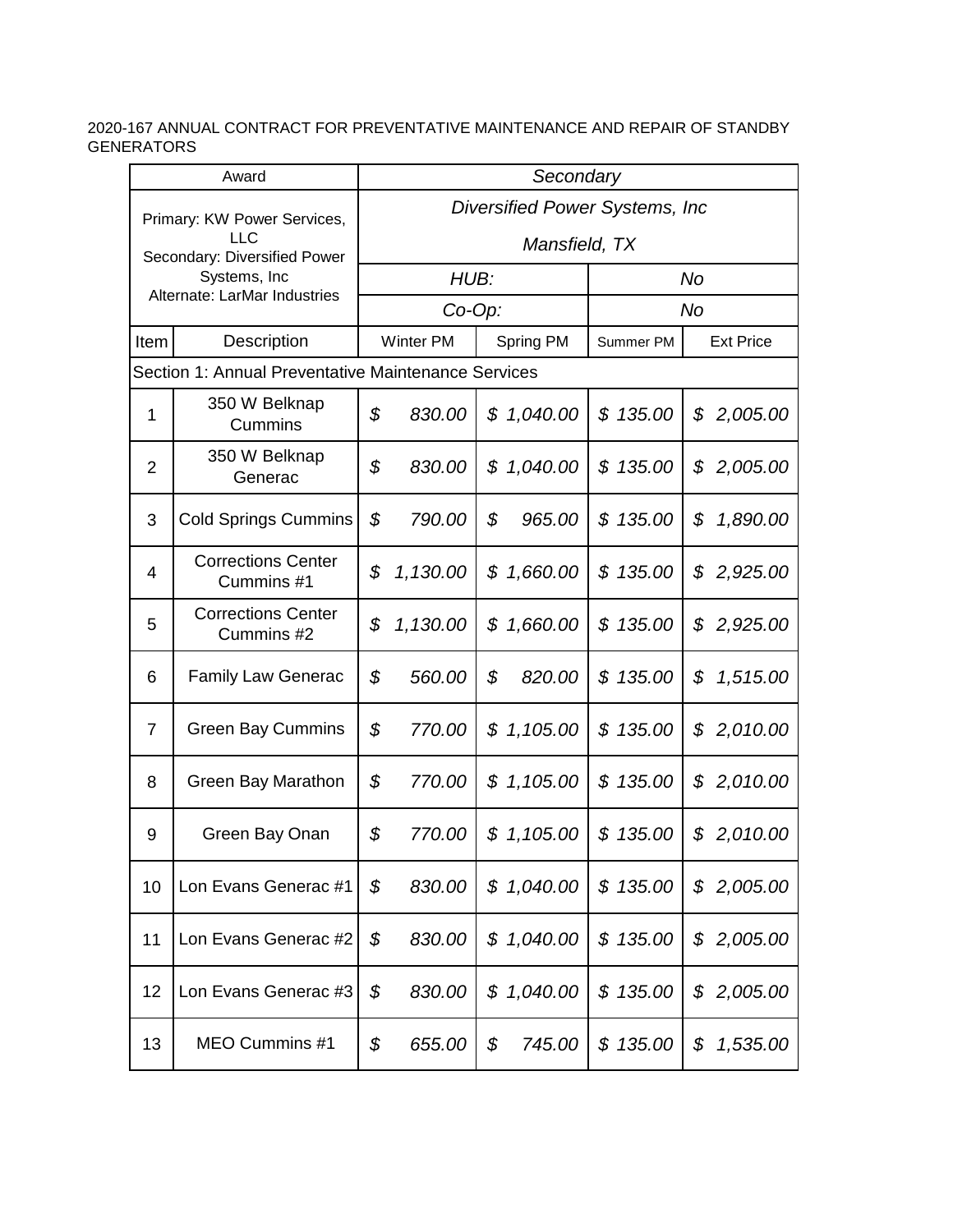| Award |                                                                                           |    | Secondary                                        |    |            |              |    |                  |  |  |
|-------|-------------------------------------------------------------------------------------------|----|--------------------------------------------------|----|------------|--------------|----|------------------|--|--|
|       | Primary: KW Power Services,<br><b>LLC</b><br>Secondary: Diversified Power<br>Systems, Inc |    | Diversified Power Systems, Inc.<br>Mansfield, TX |    |            |              |    |                  |  |  |
|       |                                                                                           |    | HUB:                                             |    |            |              | No |                  |  |  |
|       | Alternate: LarMar Industries                                                              |    | $Co-Op$ :                                        |    |            |              | No |                  |  |  |
| Item  | Description                                                                               |    | <b>Winter PM</b>                                 |    | Spring PM  | Summer PM    |    | <b>Ext Price</b> |  |  |
|       | Section 1: Annual Preventative Maintenance Services                                       |    |                                                  |    |            |              |    |                  |  |  |
| 14    | MEO Cummins #2                                                                            | \$ | 655.00                                           | \$ | 955.00     | \$135.00     | \$ | 1,745.00         |  |  |
| 15    | <b>North Patrol Kholer</b>                                                                | \$ | 655.00                                           | \$ | 745.00     | 135.00<br>\$ | \$ | 1,535.00         |  |  |
| 16    | <b>NE Courthouse</b><br>Cummins                                                           | \$ | 785.00                                           | \$ | 975.00     | 135.00<br>\$ | \$ | 1,895.00         |  |  |
| 17    | Northwest Sub Onan                                                                        | \$ | 830.00                                           |    | \$1,040.00 | \$135.00     | \$ | 2,005.00         |  |  |
| 18    | Plaza Caterpillar                                                                         | \$ | 1,480.00                                         | \$ | 1,500.00   | 135.00<br>\$ | \$ | 3, 115.00        |  |  |
| 19    | <b>Plaza Cummins</b>                                                                      | \$ | 1,480.00                                         | \$ | 1,885.00   | \$135.00     | \$ | 3,500.00         |  |  |
| 20    | <b>Precinct 1 Cummins</b>                                                                 | \$ | 790.00                                           | \$ | 935.00     | \$135.00     | \$ | 1,860.00         |  |  |
| 21    | <b>Precinct 3 Generac</b>                                                                 | \$ | 490.00                                           | \$ | 780.00     | \$135.00     | \$ | 1,405.00         |  |  |
| 22    | <b>Premier Annex Onan</b>                                                                 | \$ | 655.00                                           | \$ | 1,040.00   | \$<br>135.00 | \$ | 1,830.00         |  |  |
| 23    | <b>Resource Connection</b><br>Onan                                                        | \$ | 490.00                                           | \$ | 765.00     | \$135.00     | \$ | 1,390.00         |  |  |
| 24    | <b>Resource Connection</b><br>Generac                                                     | \$ | 490.00                                           | \$ | 780.00     | \$135.00     | \$ | 1,405.00         |  |  |
| 25    | <b>Resource Connection</b><br>Cummins                                                     | \$ | 490.00                                           | \$ | 780.00     | \$135.00     | \$ | 1,405.00         |  |  |
| 26    | Scott D Moore Onan<br>#1                                                                  | \$ | 500.00                                           | \$ | 805.00     | \$135.00     | \$ | 1,440.00         |  |  |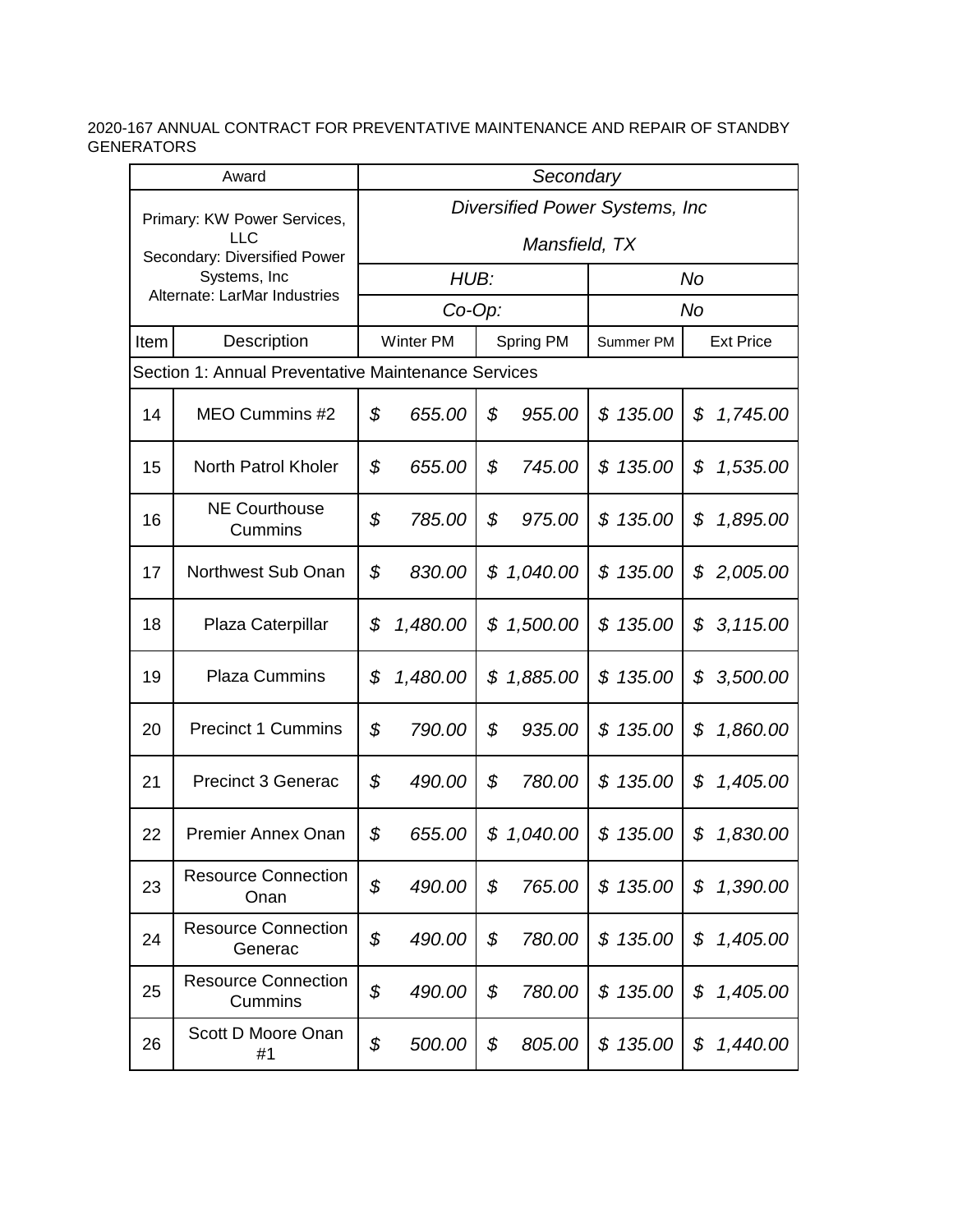|                                                                                             | Award                       | Secondary |                                 |    |           |              |                  |  |  |  |
|---------------------------------------------------------------------------------------------|-----------------------------|-----------|---------------------------------|----|-----------|--------------|------------------|--|--|--|
|                                                                                             | Primary: KW Power Services, |           | Diversified Power Systems, Inc. |    |           |              |                  |  |  |  |
| $\sqcup$ C<br>Secondary: Diversified Power<br>Systems, Inc.<br>Alternate: LarMar Industries |                             |           | Mansfield, TX                   |    |           |              |                  |  |  |  |
|                                                                                             |                             |           | HUB:                            |    |           |              | No               |  |  |  |
|                                                                                             |                             |           | $Co-Op$ :                       |    |           |              | No.              |  |  |  |
| Item                                                                                        | Description                 |           | Winter PM                       |    | Spring PM | Summer PM    | <b>Ext Price</b> |  |  |  |
| Section 1: Annual Preventative Maintenance Services                                         |                             |           |                                 |    |           |              |                  |  |  |  |
| 27                                                                                          | Scott D Moore Onan<br>#2    | \$        | 500.00                          | \$ | 805.00    | \$135.00     | \$<br>1,440.00   |  |  |  |
| 28                                                                                          | Sub in Arlington<br>Cummins | \$        | 790.00                          | \$ | 975.00    | \$135.00     | \$<br>1,900.00   |  |  |  |
| 29                                                                                          | <b>Tim Curry Detroit</b>    | \$        | 1,150.00                        | \$ | 1,055.00  | 135.00<br>\$ | \$<br>2,340.00   |  |  |  |
| 30                                                                                          | Tom Vandergriff<br>Cummins  | \$        | 1,150.00                        | \$ | 1,055.00  | \$135.00     | \$<br>2,340.00   |  |  |  |
|                                                                                             | <b>Subtotal Section 1</b>   | \$        |                                 |    |           |              | 59,395.00        |  |  |  |

| Item                      | Description                                                             | Qty | <b>Hourly Rate</b> |        |    | <b>Ext Price</b> |  |  |  |  |  |
|---------------------------|-------------------------------------------------------------------------|-----|--------------------|--------|----|------------------|--|--|--|--|--|
|                           | Section 2: Repair Service                                               |     |                    |        |    |                  |  |  |  |  |  |
| 31                        | Hourly Rate -<br><b>Normal Business</b><br>Hours, M-F 8:00am-<br>5:00pm | 70  | \$                 | 110.00 | \$ | 7,700.00         |  |  |  |  |  |
| 32                        | Hourly Rate - After<br>Hours, M-F 5:01pm-<br>7:59am                     | 1   | \$                 | 160.00 | \$ | 160.00           |  |  |  |  |  |
| 33                        | Hourly Rate -<br>Weekend/Holiday                                        | 1   | \$                 | 210.00 | \$ | 210.00           |  |  |  |  |  |
| <b>Subtotal Section 2</b> |                                                                         |     | \$                 |        |    | 8,070.00         |  |  |  |  |  |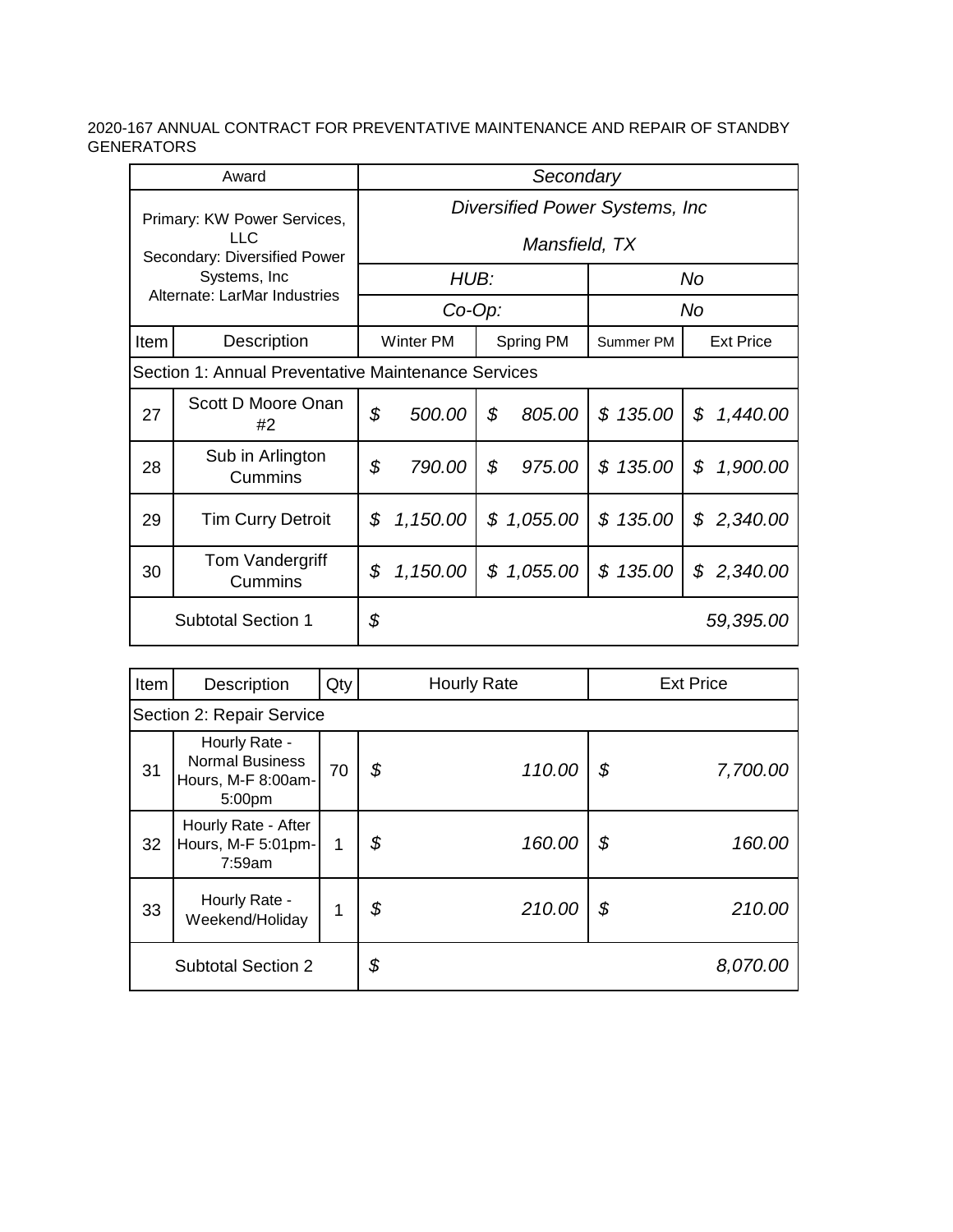| Award                                | Secondary                       |    |  |  |  |  |  |
|--------------------------------------|---------------------------------|----|--|--|--|--|--|
| Primary: KW Power Services,          | Diversified Power Systems, Inc. |    |  |  |  |  |  |
| LLC.<br>Secondary: Diversified Power | Mansfield, TX                   |    |  |  |  |  |  |
| Systems, Inc.                        | HUB:                            | No |  |  |  |  |  |
| Alternate: LarMar Industries         | $Co-Op$ :                       | No |  |  |  |  |  |
| Section 2: Repair Service            |                                 |    |  |  |  |  |  |
| Parts Mark-Up                        | 1.85%                           |    |  |  |  |  |  |
| Number of Trained<br>Technicians     | 4                               |    |  |  |  |  |  |
| Maximum Response Time:<br>Standard   | 2-4 Hours                       |    |  |  |  |  |  |
| Maximum Response Time:<br>Emergency  | <b>Under 2 Hours</b>            |    |  |  |  |  |  |
| <b>Bid Total</b>                     | \$<br>67,465.00                 |    |  |  |  |  |  |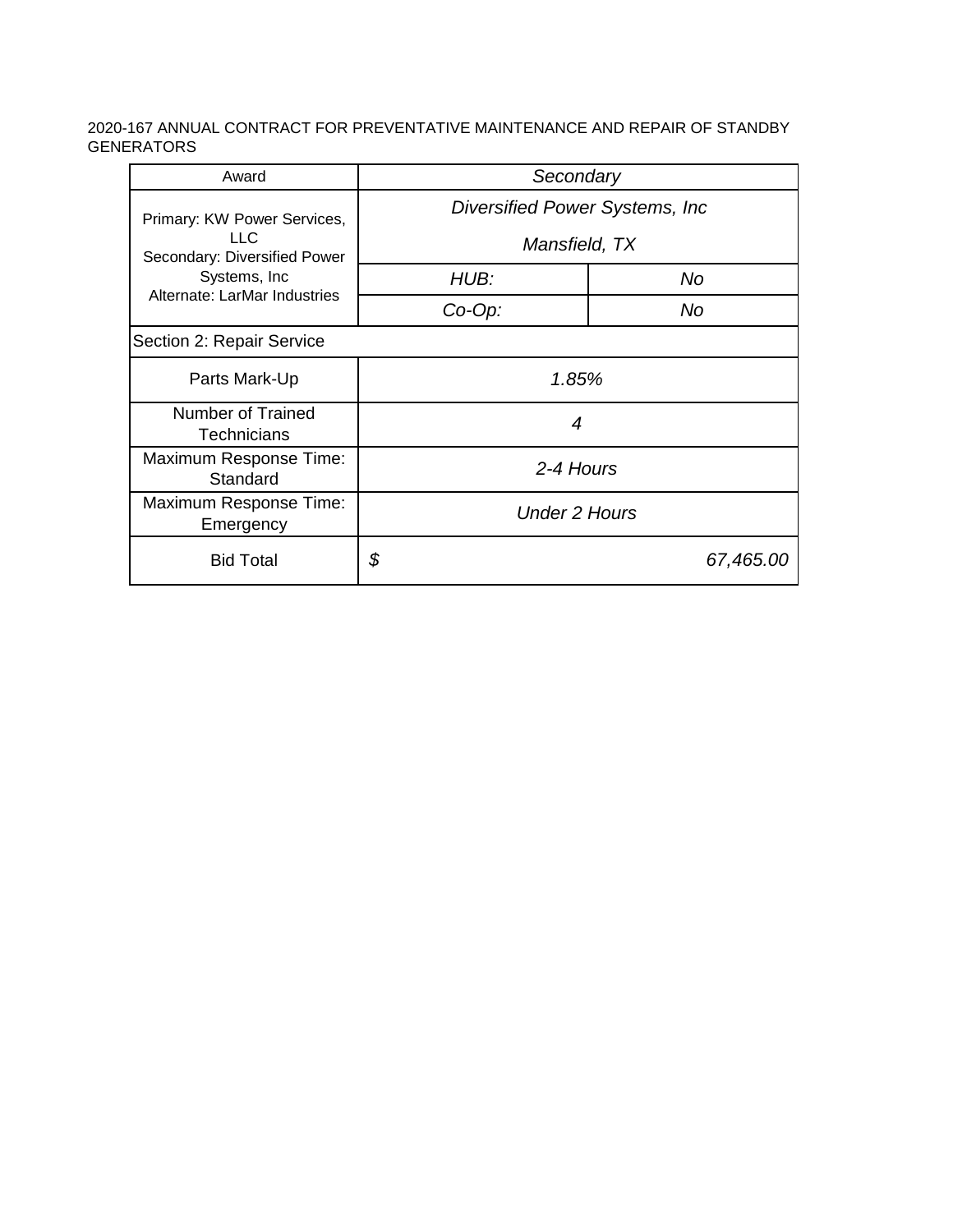| Award          |                                                     | Alternate                |                |           |                  |  |  |  |  |  |
|----------------|-----------------------------------------------------|--------------------------|----------------|-----------|------------------|--|--|--|--|--|
|                | Primary: KW Power Services,                         | <b>LarMar Industries</b> |                |           |                  |  |  |  |  |  |
|                | LLC<br>Secondary: Diversified Power                 | Midland, TX              |                |           |                  |  |  |  |  |  |
|                | Systems, Inc<br>Alternate: LarMar Industries        |                          | HUB:           |           | <b>No</b>        |  |  |  |  |  |
|                |                                                     |                          | Co-Op:         |           | <b>No</b>        |  |  |  |  |  |
| Item           | Description                                         | Winter PM                | Spring PM      | Summer PM | <b>Ext Price</b> |  |  |  |  |  |
|                | Section 1: Annual Preventative Maintenance Services |                          |                |           |                  |  |  |  |  |  |
| $\mathbf{1}$   | 350 W Belknap<br>Cummins                            | \$1,020.00               | 1,020.00<br>\$ | \$140.00  | \$<br>2,180.00   |  |  |  |  |  |
| $\overline{2}$ | 350 W Belknap<br>Generac                            | \$<br>920.00             | 1,261.00<br>\$ | \$140.00  | 2,321.00<br>\$   |  |  |  |  |  |
| 3              | <b>Cold Springs Cummins</b>                         | \$<br>820.00             | \$<br>915.00   | \$140.00  | 1,875.00<br>\$   |  |  |  |  |  |
| 4              | <b>Corrections Center</b><br>Cummins #1             | \$1,630.00               | 1,745.00<br>\$ | \$210.00  | 3,585.00<br>\$   |  |  |  |  |  |
| 5              | <b>Corrections Center</b><br>Cummins #2             | \$1,630.00               | \$<br>1,745.00 | \$210.00  | \$<br>3,585.00   |  |  |  |  |  |
| 6              | <b>Family Law Generac</b>                           | \$<br>670.00             | \$<br>820.00   | \$140.00  | \$<br>1,630.00   |  |  |  |  |  |
| $\overline{7}$ | <b>Green Bay Cummins</b>                            | \$1,170.00               | \$<br>1,385.00 | \$140.00  | 2,695.00<br>\$   |  |  |  |  |  |
| 8              | Green Bay Marathon                                  | \$<br>670.00             | \$<br>670.00   | \$140.00  | 1,480.00<br>\$   |  |  |  |  |  |
| 9              | Green Bay Onan                                      | \$<br>820.00             | \$<br>940.00   | \$140.00  | \$<br>1,900.00   |  |  |  |  |  |
| 10             | Lon Evans Generac #1                                | \$1,130.00               | 1,331.00<br>\$ | \$210.00  | \$2,671.00       |  |  |  |  |  |
| 11             | Lon Evans Generac #2                                | \$1,130.00               | 1,331.00<br>\$ | \$210.00  | \$2,671.00       |  |  |  |  |  |
| 12             | Lon Evans Generac #3                                | \$1,130.00               | 1,331.00<br>\$ | \$210.00  | \$2,671.00       |  |  |  |  |  |
| 13             | MEO Cummins #1                                      | \$<br>520.00             | \$<br>625.00   | \$140.00  | \$<br>1,285.00   |  |  |  |  |  |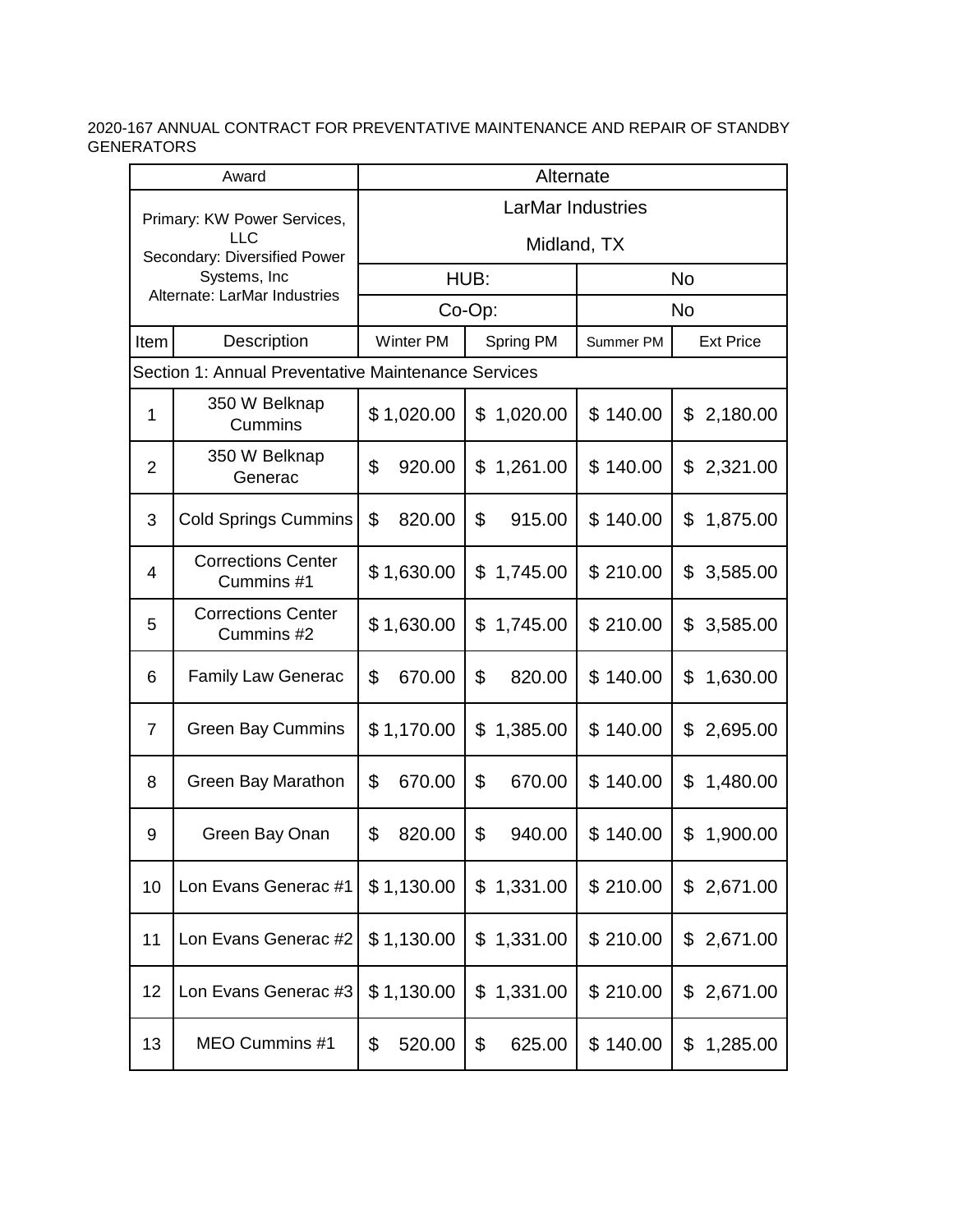| Award |                                                     |                          | Alternate        |      |           |           |                  |  |  |  |
|-------|-----------------------------------------------------|--------------------------|------------------|------|-----------|-----------|------------------|--|--|--|
|       | Primary: KW Power Services,                         | <b>LarMar Industries</b> |                  |      |           |           |                  |  |  |  |
|       | LLC<br>Secondary: Diversified Power                 | Midland, TX              |                  |      |           |           |                  |  |  |  |
|       | Systems, Inc<br>Alternate: LarMar Industries        |                          |                  | HUB: |           |           | <b>No</b>        |  |  |  |
|       |                                                     |                          | Co-Op:           |      |           |           | <b>No</b>        |  |  |  |
| Item  | Description                                         |                          | <b>Winter PM</b> |      | Spring PM | Summer PM | <b>Ext Price</b> |  |  |  |
|       | Section 1: Annual Preventative Maintenance Services |                          |                  |      |           |           |                  |  |  |  |
| 14    | MEO Cummins #2                                      | \$                       | 840.00           | \$   | 900.00    | \$140.00  | \$<br>1,880.00   |  |  |  |
| 15    | North Patrol Kholer                                 | \$                       | 520.00           | \$   | 515.00    | \$140.00  | \$<br>1,175.00   |  |  |  |
| 16    | <b>NE Courthouse</b><br>Cummins                     | \$                       | 770.00           | \$   | 795.00    | \$140.00  | 1,705.00<br>\$   |  |  |  |
| 17    | Northwest Sub Onan                                  | \$                       | 920.00           | \$   | 1,070.00  | \$140.00  | 2,130.00<br>\$   |  |  |  |
| 18    | Plaza Caterpillar                                   |                          | \$1,580.00       | \$   | 873.00    | \$210.00  | 2,663.00<br>\$   |  |  |  |
| 19    | <b>Plaza Cummins</b>                                |                          | \$1,880.00       | \$   | 1,985.00  | \$210.00  | \$<br>4,075.00   |  |  |  |
| 20    | <b>Precinct 1 Cummins</b>                           | \$                       | 840.00           | \$   | 1,120.00  | \$210.00  | \$<br>2,170.00   |  |  |  |
| 21    | <b>Precinct 3 Generac</b>                           | \$                       | 480.00           | \$   | 460.00    | \$210.00  | 1,150.00<br>\$   |  |  |  |
| 22    | <b>Premier Annex Onan</b>                           | \$                       | 620.00           | \$   | 740.00    | \$140.00  | \$<br>1,500.00   |  |  |  |
| 23    | <b>Resource Connection</b><br>Onan                  | \$                       | 670.00           | \$   | 750.00    | \$140.00  | 1,560.00<br>\$   |  |  |  |
| 24    | <b>Resource Connection</b><br>Generac               | \$                       | 480.00           | \$   | 460.00    | \$140.00  | 1,080.00<br>\$   |  |  |  |
| 25    | <b>Resource Connection</b><br>Cummins               | \$                       | 500.00           | \$   | 515.00    | \$140.00  | \$<br>1,155.00   |  |  |  |
| 26    | Scott D Moore Onan<br>#1                            | \$                       | 480.00           | \$   | 515.00    | \$140.00  | \$<br>1,135.00   |  |  |  |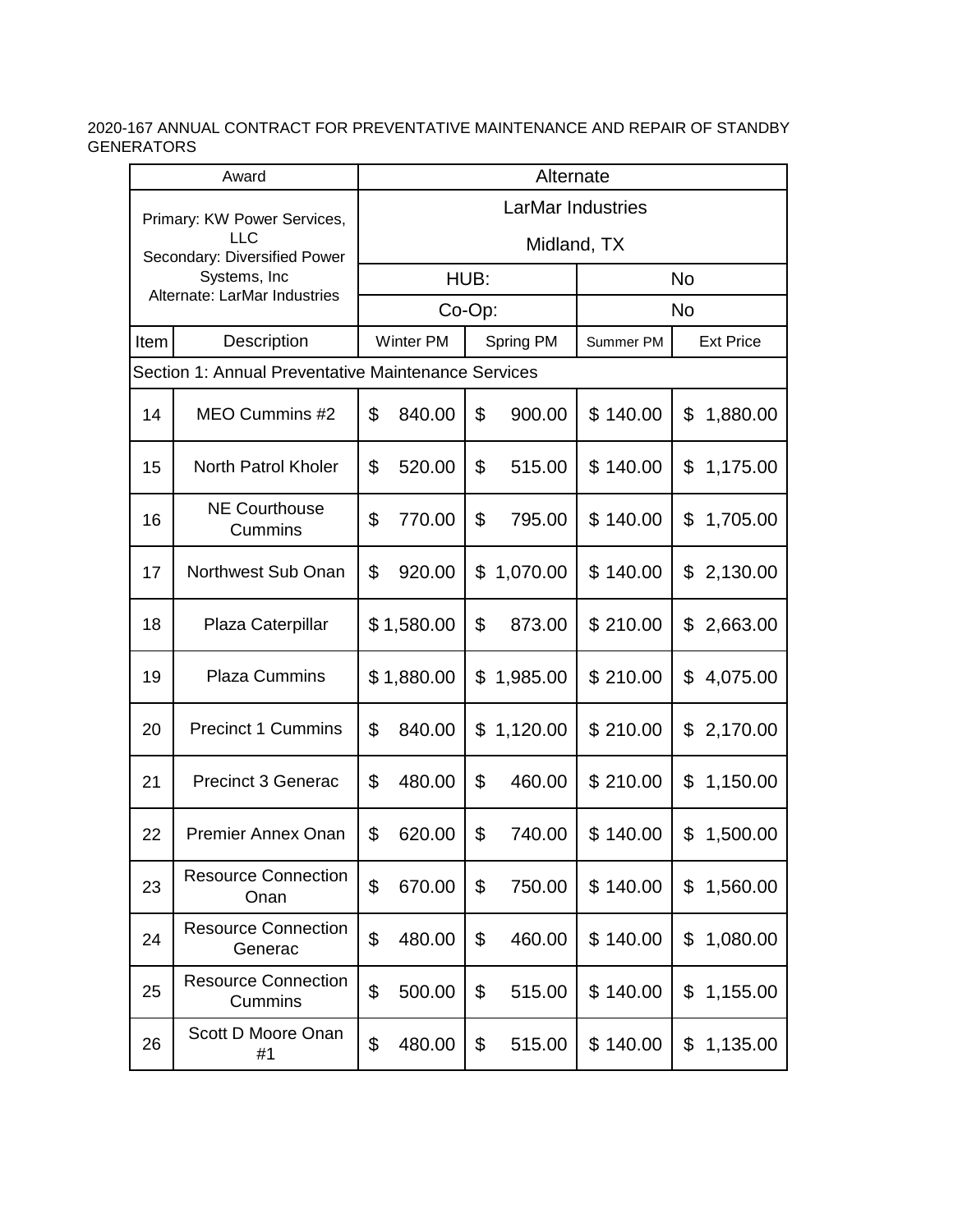| Award                                                               |                                                     | Alternate         |             |      |            |           |    |                  |  |
|---------------------------------------------------------------------|-----------------------------------------------------|-------------------|-------------|------|------------|-----------|----|------------------|--|
| Primary: KW Power Services,<br>LLC.<br>Secondary: Diversified Power |                                                     | LarMar Industries |             |      |            |           |    |                  |  |
|                                                                     |                                                     |                   | Midland, TX |      |            |           |    |                  |  |
|                                                                     | Systems, Inc.                                       |                   |             | HUB: |            | <b>No</b> |    |                  |  |
| Alternate: LarMar Industries                                        |                                                     |                   | $Co-Op$ :   |      |            | <b>No</b> |    |                  |  |
| Item                                                                | Description                                         | <b>Winter PM</b>  |             |      | Spring PM  | Summer PM |    | <b>Ext Price</b> |  |
|                                                                     | Section 1: Annual Preventative Maintenance Services |                   |             |      |            |           |    |                  |  |
| 27                                                                  | Scott D Moore Onan<br>#2                            | \$                | 570.00      | \$   | 515.00     | \$140.00  | \$ | 1,225.00         |  |
| 28                                                                  | Sub in Arlington<br>Cummins                         | \$                | 770.00      |      | \$1,070.00 | \$140.00  | \$ | 1,980.00         |  |
| 29                                                                  | <b>Tim Curry Detroit</b>                            |                   | \$1,630.00  |      | \$1,745.00 | \$210.00  | \$ | 3,585.00         |  |
| 30                                                                  | Tom Vandergriff<br>Cummins                          |                   | \$1,630.00  |      | \$1,745.00 | \$210.00  | \$ | 3,585.00         |  |
| <b>Subtotal Section 1</b>                                           |                                                     | \$                |             |      |            |           |    | 64,302.00        |  |

| Item                      | Description                                                             | Qty | <b>Hourly Rate</b> |        |    | <b>Ext Price</b> |  |  |
|---------------------------|-------------------------------------------------------------------------|-----|--------------------|--------|----|------------------|--|--|
| Section 2: Repair Service |                                                                         |     |                    |        |    |                  |  |  |
| 31                        | Hourly Rate -<br><b>Normal Business</b><br>Hours, M-F 8:00am-<br>5:00pm | 70  | \$                 | 85.00  | \$ | 5,950.00         |  |  |
| 32                        | Hourly Rate - After<br>Hours, M-F 5:01pm-<br>7:59am                     | 1   | \$                 | 127.50 | \$ | 127.50           |  |  |
| 33                        | Hourly Rate -<br>Weekend/Holiday                                        |     | \$                 | 127.50 | \$ | 127.50           |  |  |
| <b>Subtotal Section 2</b> |                                                                         |     | \$                 |        |    | 6,205.00         |  |  |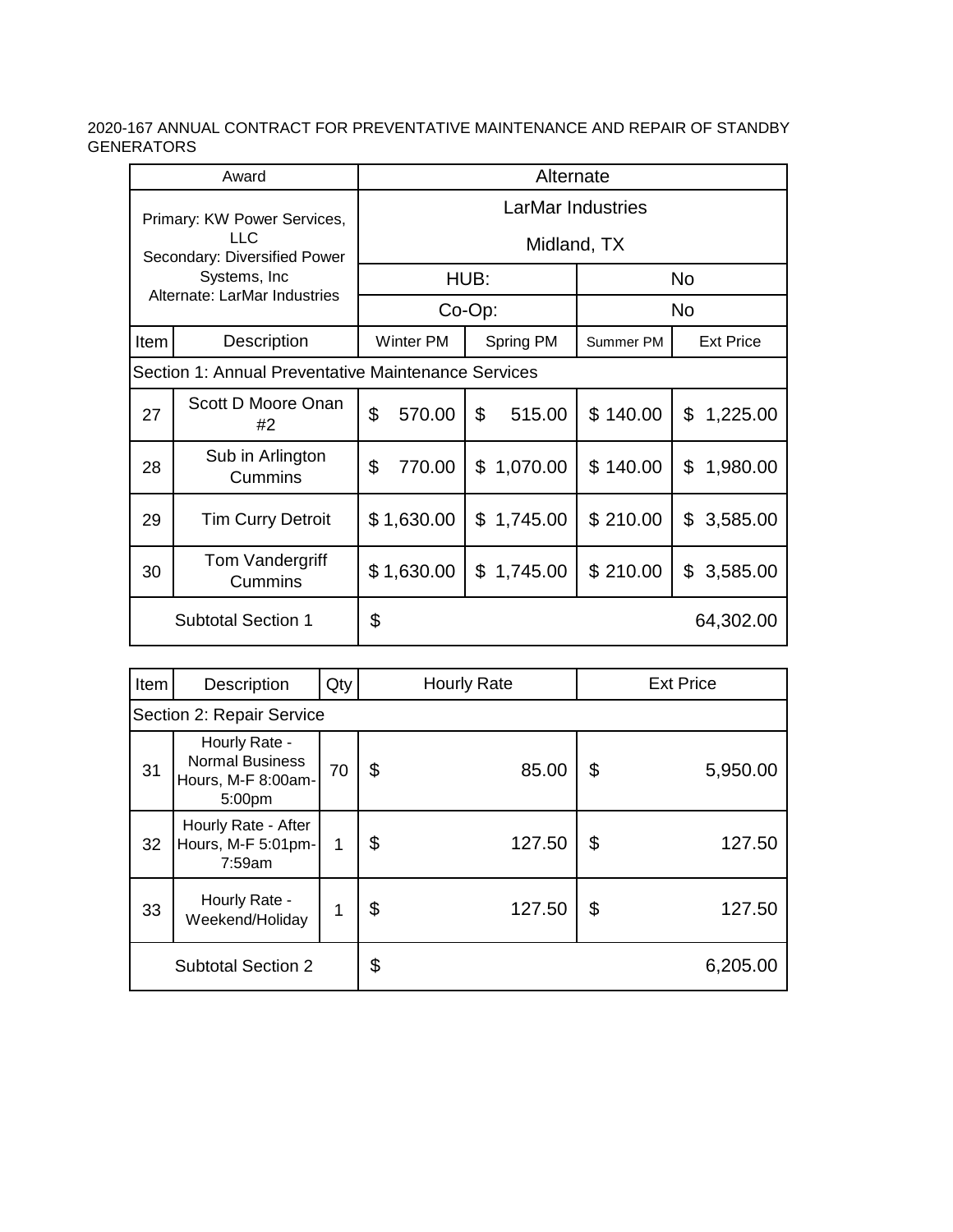| Award                                                 | Alternate         |           |  |  |  |  |
|-------------------------------------------------------|-------------------|-----------|--|--|--|--|
| Primary: KW Power Services,                           | LarMar Industries |           |  |  |  |  |
| LLC.<br>Secondary: Diversified Power<br>Systems, Inc. | Midland, TX       |           |  |  |  |  |
|                                                       | HUB:              | <b>No</b> |  |  |  |  |
| Alternate: LarMar Industries                          | Co-Op:            | No.       |  |  |  |  |
| Section 2: Repair Service                             |                   |           |  |  |  |  |
| Parts Mark-Up                                         | 20.00%            |           |  |  |  |  |
| Number of Trained<br><b>Technicians</b>               | 7                 |           |  |  |  |  |
| Maximum Response Time:<br>Standard                    | 2 Hours           |           |  |  |  |  |
| Maximum Response Time:<br>Emergency                   | 4 Hours           |           |  |  |  |  |
| <b>Bid Total</b>                                      | \$<br>70,507.00   |           |  |  |  |  |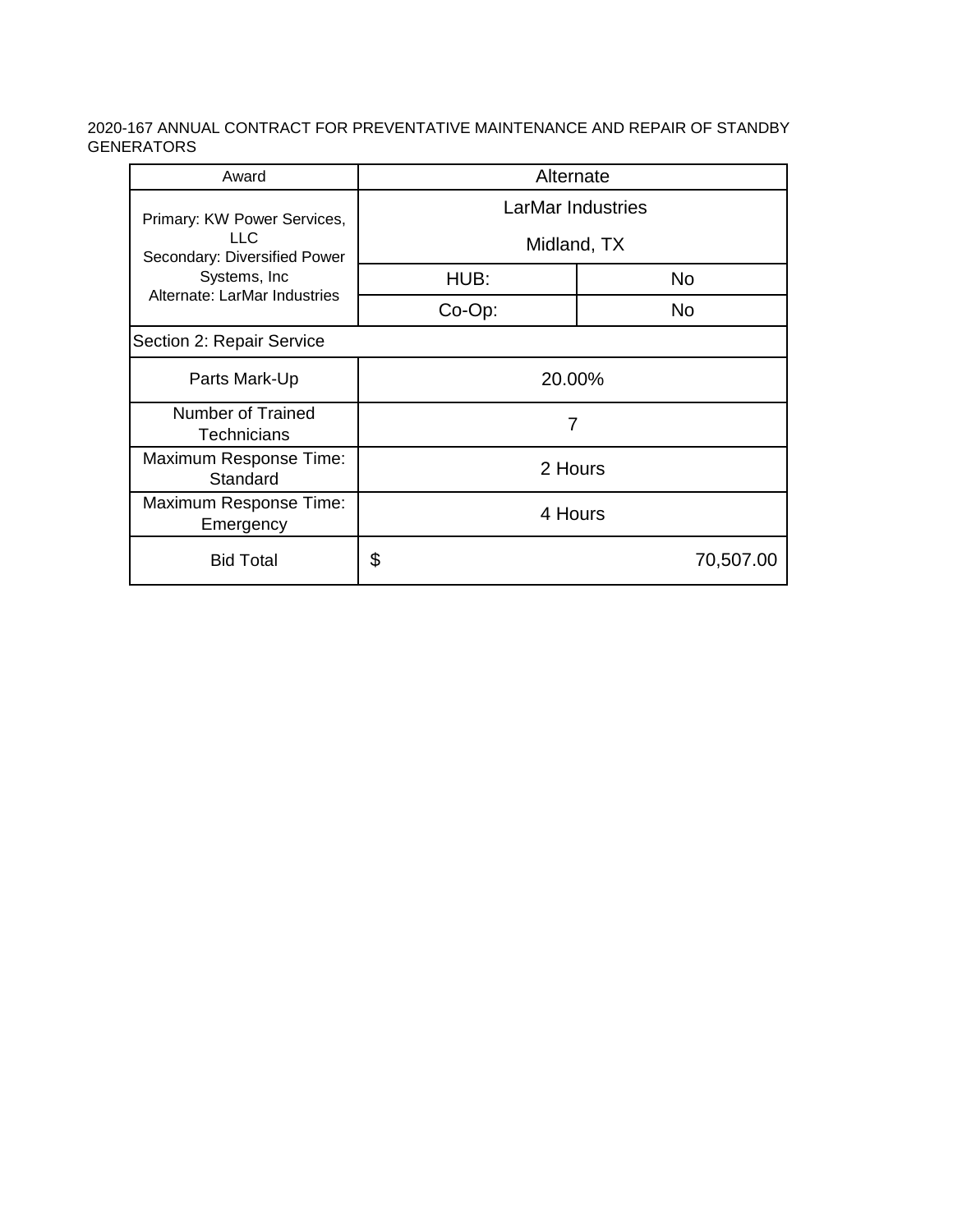| Award                                      |                                                     |                      |                  |           |            |           |                  |  |  |  |
|--------------------------------------------|-----------------------------------------------------|----------------------|------------------|-----------|------------|-----------|------------------|--|--|--|
| Primary: KW Power Services,                |                                                     | Loftin Equipment Co. |                  |           |            |           |                  |  |  |  |
| <b>LLC</b><br>Secondary: Diversified Power |                                                     | Phoenix, AZ          |                  |           |            |           |                  |  |  |  |
|                                            | Systems, Inc.<br>Alternate: LarMar Industries       |                      |                  | HUB:      |            | <b>No</b> |                  |  |  |  |
|                                            |                                                     |                      | Co-Op:           |           |            | <b>No</b> |                  |  |  |  |
| Item                                       | Description                                         |                      | <b>Winter PM</b> | Spring PM |            | Summer PM | <b>Ext Price</b> |  |  |  |
|                                            | Section 1: Annual Preventative Maintenance Services |                      |                  |           |            |           |                  |  |  |  |
| 1                                          | 350 W Belknap<br>Cummins                            | \$                   | 960.00           | \$        | 2,260.00   | \$320.00  | \$<br>3,540.00   |  |  |  |
| $\overline{2}$                             | 350 W Belknap<br>Generac                            | \$                   | 960.00           |           | \$3,310.00 | \$320.00  | 4,590.00<br>\$   |  |  |  |
| 3                                          | <b>Cold Springs Cummins</b>                         | \$                   | 900.00           |           | \$2,070.00 | \$300.00  | \$<br>3,270.00   |  |  |  |
| 4                                          | <b>Corrections Center</b><br>Cummins #1             |                      | \$1,585.00       | \$        | 3,200.00   | \$360.00  | \$<br>5,145.00   |  |  |  |
| 5                                          | <b>Corrections Center</b><br>Cummins #2             |                      | \$1,585.00       | \$        | 3,200.00   | \$360.00  | 5,145.00<br>\$   |  |  |  |
| 6                                          | <b>Family Law Generac</b>                           | \$                   | 805.00           | \$        | 2,405.00   | \$260.00  | \$<br>3,470.00   |  |  |  |
| 7                                          | <b>Green Bay Cummins</b>                            |                      | \$1,025.00       |           | \$2,390.00 | \$340.00  | \$<br>3,755.00   |  |  |  |
| 8                                          | Green Bay Marathon                                  | \$                   | 810.00           | \$        | 1,525.00   | \$260.00  | \$<br>2,595.00   |  |  |  |
| 9                                          | Green Bay Onan                                      | \$                   | 900.00           | \$        | 1,780.00   | \$300.00  | 2,980.00<br>\$   |  |  |  |
| 10                                         | Lon Evans Generac #1                                | \$                   | 960.00           |           | \$2,710.00 | \$320.00  | 3,990.00<br>\$   |  |  |  |
| 11                                         | Lon Evans Generac #2                                | \$                   | 960.00           |           | \$2,710.00 | \$320.00  | 3,990.00<br>\$   |  |  |  |
| 12                                         | Lon Evans Generac #3                                | \$                   | 960.00           |           | \$2,710.00 | \$320.00  | 3,990.00<br>\$   |  |  |  |
| 13                                         | MEO Cummins #1                                      | \$                   | 780.00           | \$        | 940.00     | \$230.00  | 1,950.00<br>\$   |  |  |  |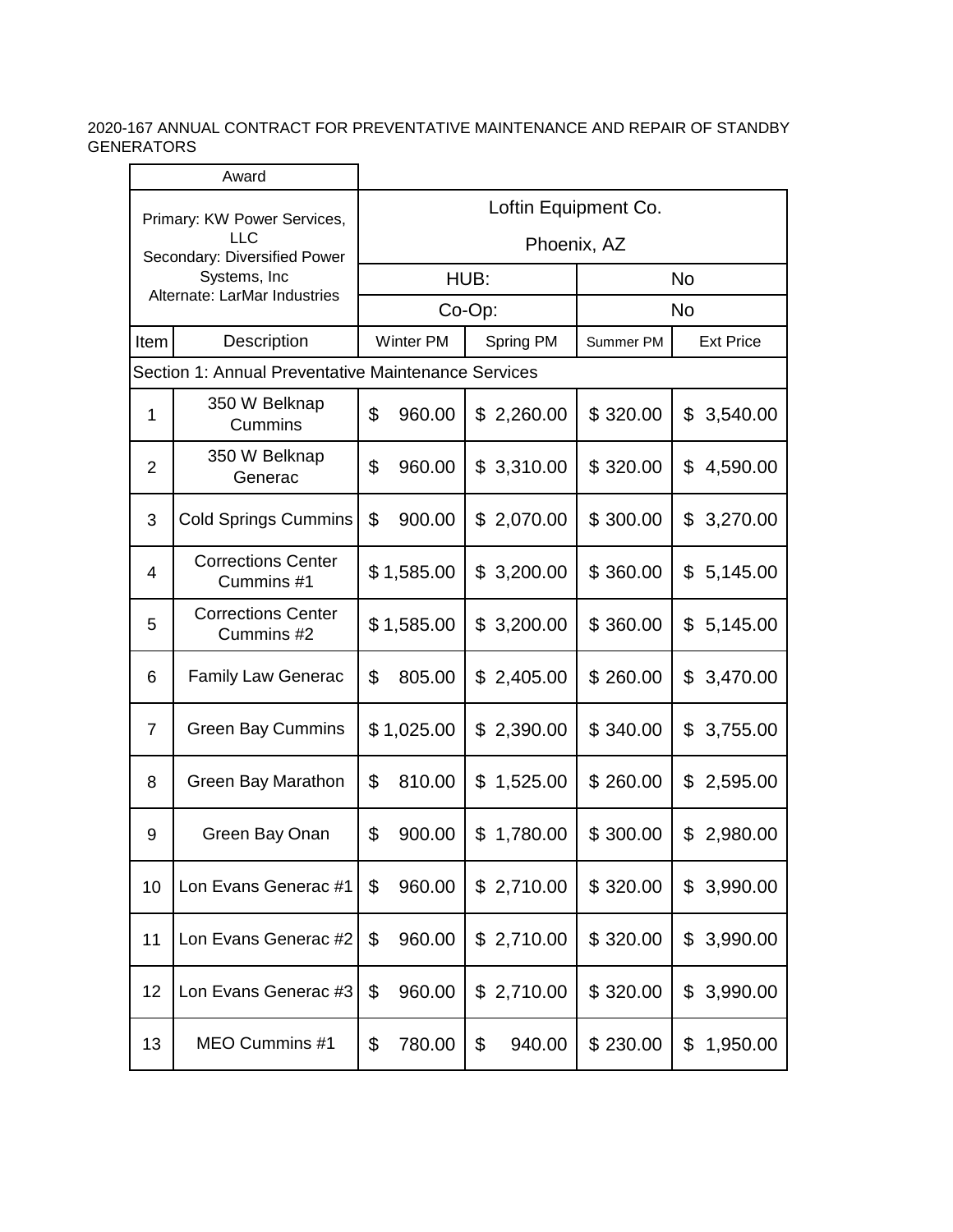| Award                                                                     |                                                     |                      |                  |           |            |           |                  |  |  |
|---------------------------------------------------------------------------|-----------------------------------------------------|----------------------|------------------|-----------|------------|-----------|------------------|--|--|
| Primary: KW Power Services,<br><b>LLC</b><br>Secondary: Diversified Power |                                                     | Loftin Equipment Co. |                  |           |            |           |                  |  |  |
|                                                                           |                                                     | Phoenix, AZ          |                  |           |            |           |                  |  |  |
|                                                                           | Systems, Inc.<br>Alternate: LarMar Industries       |                      |                  | HUB:      |            | <b>No</b> |                  |  |  |
|                                                                           |                                                     |                      | $Co-Op$ :        |           |            | <b>No</b> |                  |  |  |
| Item                                                                      | Description                                         |                      | <b>Winter PM</b> | Spring PM |            | Summer PM | <b>Ext Price</b> |  |  |
|                                                                           | Section 1: Annual Preventative Maintenance Services |                      |                  |           |            |           |                  |  |  |
| 14                                                                        | MEO Cummins #2                                      | \$                   | 840.00           | \$        | 1,930.00   | \$280.00  | \$<br>3,050.00   |  |  |
| 15                                                                        | North Patrol Kholer                                 | \$                   | 780.00           | \$        | 930.00     | \$230.00  | \$<br>1,940.00   |  |  |
| 16                                                                        | <b>NE Courthouse</b><br>Cummins                     | \$                   | 840.00           | \$        | 1,930.00   | \$280.00  | \$<br>3,050.00   |  |  |
| 17                                                                        | Northwest Sub Onan                                  | \$                   | 960.00           | \$        | 1,890.00   | \$320.00  | \$<br>3,170.00   |  |  |
| 18                                                                        | Plaza Caterpillar                                   |                      | \$1,025.00       |           | \$3,410.00 | \$360.00  | \$<br>4,795.00   |  |  |
| 19                                                                        | <b>Plaza Cummins</b>                                |                      | \$1,650.00       |           | \$4,100.00 | \$380.00  | 6,130.00<br>\$   |  |  |
| 20                                                                        | <b>Precinct 1 Cummins</b>                           | \$                   | 845.00           | \$        | 1,640.00   | \$280.00  | \$2,765.00       |  |  |
| 21                                                                        | <b>Precinct 3 Generac</b>                           | \$                   | 755.00           | \$        | 940.00     | \$215.00  | 1,910.00<br>\$   |  |  |
| 22                                                                        | <b>Premier Annex Onan</b>                           | \$                   | 810.00           | \$        | 1,445.00   | \$255.00  | 2,510.00<br>\$   |  |  |
| 23                                                                        | <b>Resource Connection</b><br>Onan                  | \$                   | 810.00           | \$        | 1,610.00   | \$260.00  | 2,680.00<br>\$   |  |  |
| 24                                                                        | <b>Resource Connection</b><br>Generac               | \$                   | 755.00           | \$        | 940.00     | \$215.00  | \$<br>1,910.00   |  |  |
| 25                                                                        | <b>Resource Connection</b><br>Cummins               | \$                   | 755.00           | \$        | 870.00     | \$220.00  | \$<br>1,845.00   |  |  |
| 26                                                                        | Scott D Moore Onan<br>#1                            | \$                   | 755.00           | \$        | 850.00     | \$215.00  | 1,820.00<br>\$   |  |  |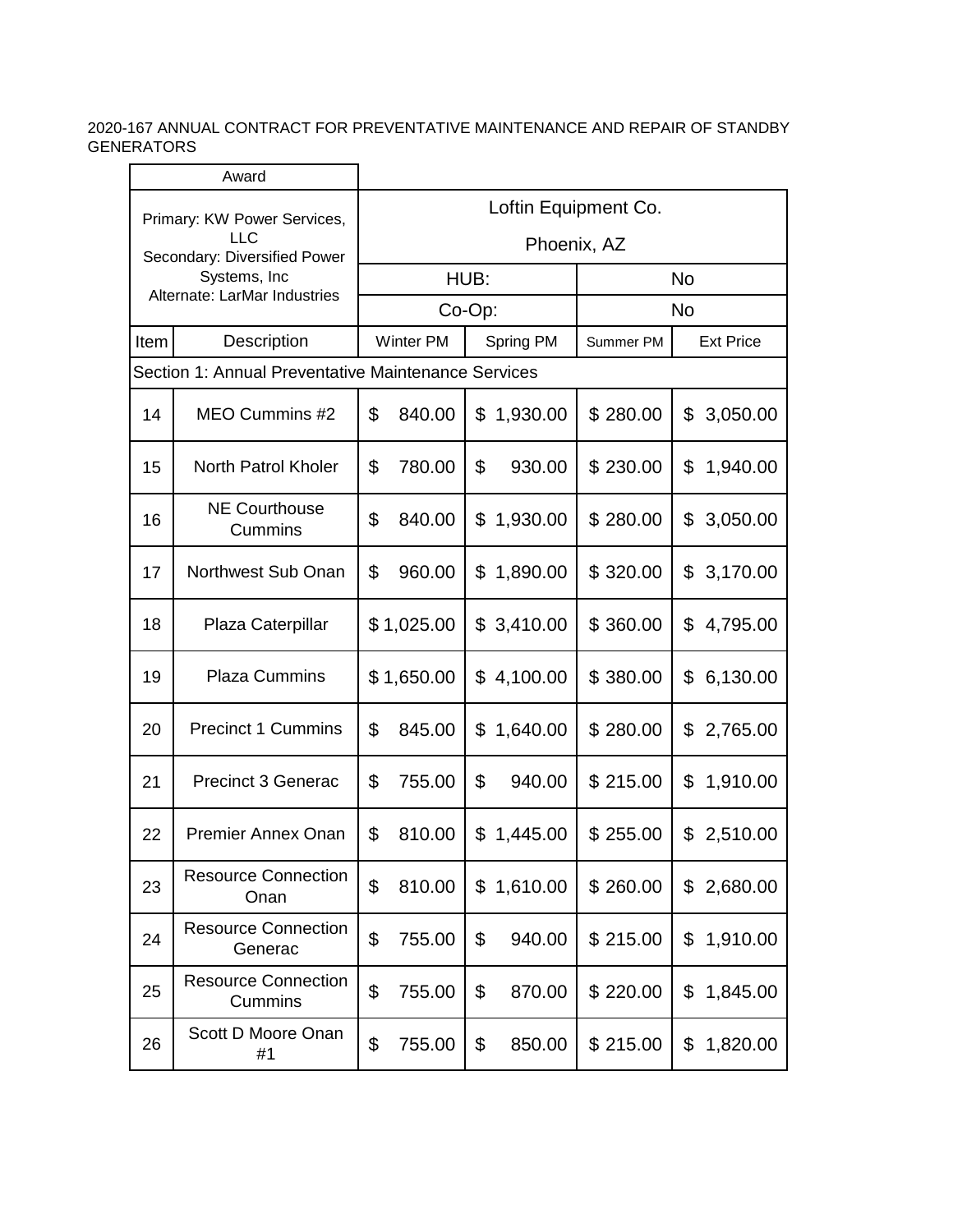|                                                                     | Award                                               |                      |                  |                |           |                  |  |  |
|---------------------------------------------------------------------|-----------------------------------------------------|----------------------|------------------|----------------|-----------|------------------|--|--|
| Primary: KW Power Services,<br>LLC.<br>Secondary: Diversified Power |                                                     | Loftin Equipment Co. |                  |                |           |                  |  |  |
|                                                                     |                                                     |                      | Phoenix, AZ      |                |           |                  |  |  |
|                                                                     | Systems, Inc                                        |                      |                  | HUB:           | <b>No</b> |                  |  |  |
| Alternate: LarMar Industries                                        |                                                     |                      |                  | Co-Op:         | No.       |                  |  |  |
| Item                                                                | Description                                         |                      | <b>Winter PM</b> | Spring PM      | Summer PM | <b>Ext Price</b> |  |  |
|                                                                     | Section 1: Annual Preventative Maintenance Services |                      |                  |                |           |                  |  |  |
| 27                                                                  | Scott D Moore Onan<br>#2                            | \$<br>755.00         |                  | \$<br>1,280.00 | \$235.00  | \$<br>2,270.00   |  |  |
| 28                                                                  | Sub in Arlington<br>Cummins                         | \$                   | 840.00           | \$<br>1,930.00 | \$280.00  | \$<br>3,050.00   |  |  |
| 29                                                                  | <b>Tim Curry Detroit</b>                            |                      | \$1,025.00       | \$2,170.00     | \$340.00  | \$<br>3,535.00   |  |  |
| 30                                                                  | Tom Vandergriff<br>Cummins                          |                      | \$1,025.00       | \$2,500.00     | \$340.00  | \$<br>3,865.00   |  |  |
| <b>Subtotal Section 1</b>                                           |                                                     | \$                   |                  |                |           | 98,705.00        |  |  |

| Item                      | Description                                                             | Qty | <b>Hourly Rate</b> |        |    | <b>Ext Price</b> |  |  |
|---------------------------|-------------------------------------------------------------------------|-----|--------------------|--------|----|------------------|--|--|
| Section 2: Repair Service |                                                                         |     |                    |        |    |                  |  |  |
| 31                        | Hourly Rate -<br><b>Normal Business</b><br>Hours, M-F 8:00am-<br>5:00pm | 70  | \$                 | 90.00  | \$ | 6,300.00         |  |  |
| 32                        | Hourly Rate - After<br>Hours, M-F 5:01pm-<br>7:59am                     | 1   | \$                 | 135.00 | \$ | 135.00           |  |  |
| 33                        | Hourly Rate -<br>Weekend/Holiday                                        | 1   | \$                 | 135.00 | \$ | 135.00           |  |  |
| <b>Subtotal Section 2</b> |                                                                         |     | \$                 |        |    | 6,570.00         |  |  |